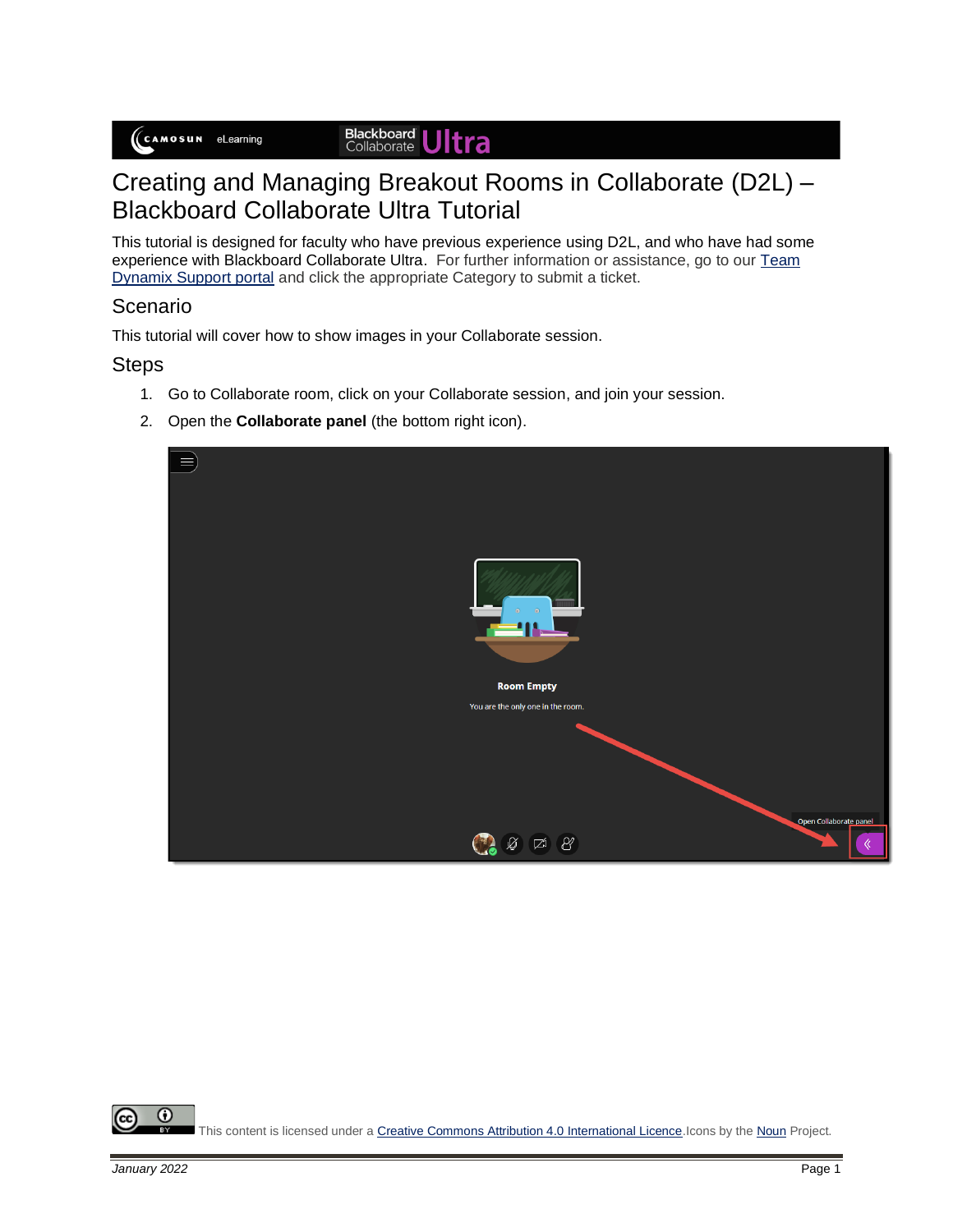3. Click the **Share Content** icon.



4. Click **Breakout Rooms**.

|                                                                    | <b>Share Content</b>     |                        |                                 |        |  |
|--------------------------------------------------------------------|--------------------------|------------------------|---------------------------------|--------|--|
|                                                                    | <b>Primary Content</b>   |                        |                                 |        |  |
|                                                                    | $G =$                    |                        | Share Blank Whiteboard          |        |  |
|                                                                    | õo                       |                        | <b>Share Application/Screen</b> |        |  |
| $\odot$<br>۵                                                       | $\frac{1}{\sqrt{2}}$     | <b>Share Files</b>     |                                 |        |  |
|                                                                    | <b>Secondary Content</b> |                        |                                 |        |  |
| <b>Welcome!</b>                                                    | gh<br>Polling            |                        |                                 |        |  |
| You're the only one in the room.                                   | Interact                 |                        |                                 |        |  |
| Jump in and get started! Upload your content and check your audio. | à                        | <b>Breakout Groups</b> |                                 |        |  |
|                                                                    |                          |                        |                                 |        |  |
| $\beta'$<br>☑                                                      | $\circlearrowright$      | $\equiv$<br>4          | C                               | స్ట్రే |  |

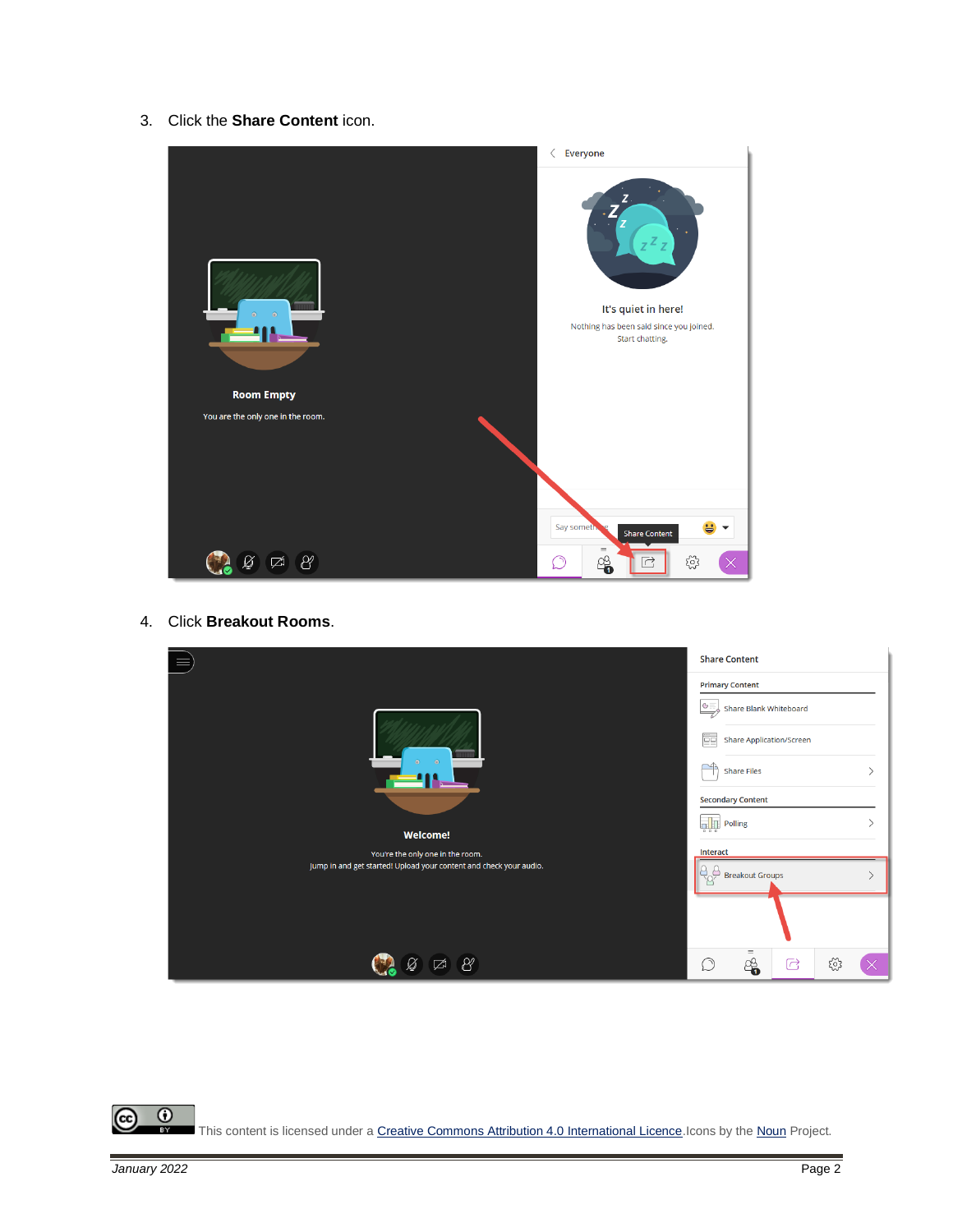In the Breakout Groups panel, if you click on the group names (here **Group 1** and **Group 2**) you customize those names. You can add Groups by clicking the + buttons (clicking on a trash can icons will delete a group).

To move people into groups, click and hold your mouse on a person's name, and drag them into a group, then release your mouse button. Once you have moved people into their groups, click **Start**. Make sure to let everyone know you are starting their groups! As the Moderator, you can visit all the groups.

| ᇣ | <b>Breakout Groups</b><br>$\langle$            |                      |     |                                                       |              |
|---|------------------------------------------------|----------------------|-----|-------------------------------------------------------|--------------|
|   | Assign Groups<br>Custom assignment             | $\blacktriangledown$ | 000 | Assign Groups                                         |              |
|   | Allow attendees to switch groups               |                      |     | Custom assignment<br>Allow attendees to switch groups | ▼            |
|   | Main Room                                      |                      |     | Main Room                                             |              |
|   | Emily Schudel                                  | $***$                |     | Current group                                         | 3 members    |
|   | Training01 Student                             | $***$                |     | Group 1                                               | 0 members    |
|   | <b>E</b> Training02 Sty lent                   | $***$<br>3 members   |     |                                                       | 0 members    |
|   | $^{+}$                                         |                      |     | Group 2) Training01 Student                           |              |
|   | Group 1                                        | Ŵ                    |     |                                                       |              |
|   |                                                | 0 members            |     |                                                       |              |
|   | Ļ.                                             |                      |     |                                                       |              |
|   | Group <sub>2</sub>                             | Ŵ                    |     |                                                       |              |
|   |                                                | 0 members            |     |                                                       |              |
|   |                                                |                      |     |                                                       |              |
|   |                                                |                      |     |                                                       |              |
|   | Cancel                                         | <b>Start</b>         |     | Cancel                                                | <b>Start</b> |
|   | $\qquad \qquad =$<br>$\overrightarrow{C}$<br>з | ద్ర                  |     | $\equiv$<br>╬<br>C                                    | ద్ర          |



This content is licensed under [a Creative Commons Attribution 4.0 International Licence.I](https://creativecommons.org/licenses/by/4.0/)cons by th[e Noun](https://creativecommons.org/website-icons/) Project.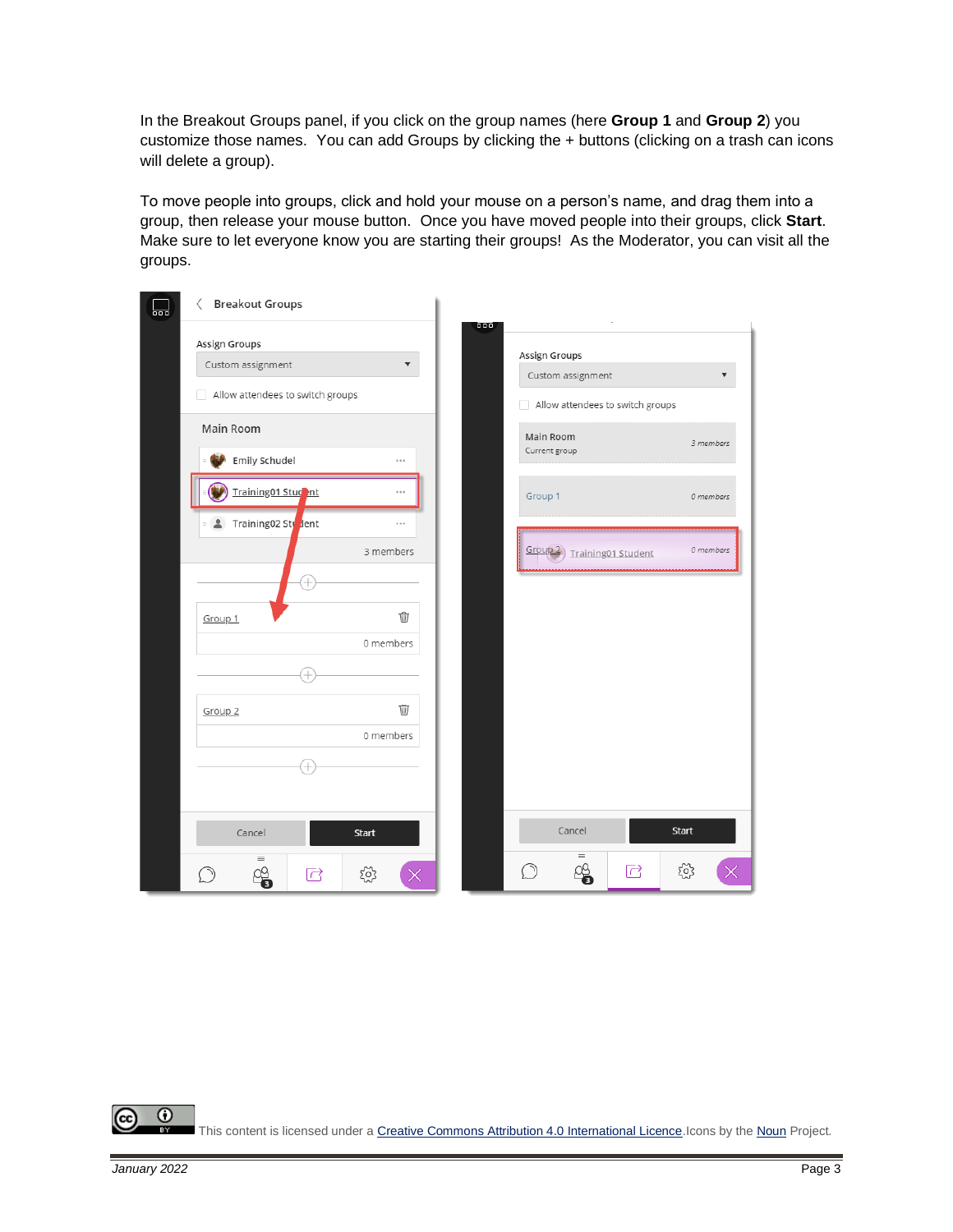If you have more than four people in the session you want to put into groups, you will be able to click the **Assign Groups** drop-down and select **Randomly Assign** to automatically move all students randomly into groups.

| 닒 | $\langle$ Breakout Groups       |              |
|---|---------------------------------|--------------|
|   | Assign Groups<br>tom assignment | v            |
|   | Randomly assign                 |              |
|   | Custom assignment               |              |
|   | Main Room                       |              |
|   | Emily Schudel<br>$\equiv$       |              |
|   | Training01 Student<br>$\equiv$  | $\cdots$     |
|   | ■ <u>↓</u> Training02 Student   |              |
|   | <b>1</b> Training03 Student     | $\cdots$     |
|   |                                 | 4 members    |
|   |                                 |              |
|   | Group 1                         | Ŵ            |
|   |                                 | 0 members    |
|   |                                 |              |
|   | Group <sub>2</sub>              | Ŵ            |
|   |                                 | 0 members    |
|   | 4                               |              |
|   | Cancel                          | <b>Start</b> |
|   | $=$<br>己                        |              |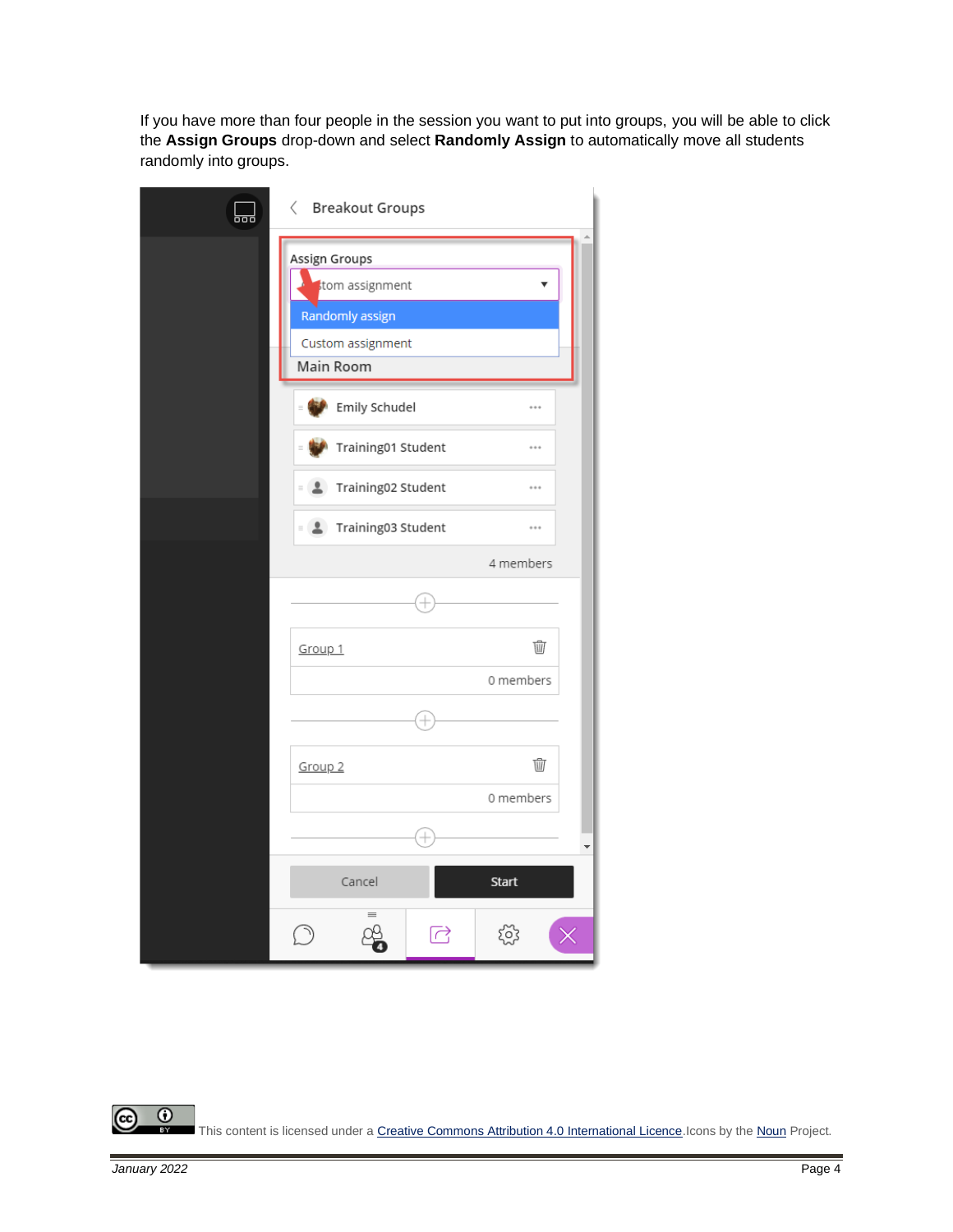5. After you click **Start**, everyone will see a version of this screen, telling them that they are moving to a Group.



6. Once the move is complete, you, as the Moderator, will see the Attendee panel appear with the Groups listed (the student view will not change, but they will only be connected to their group). Click the door to the right of a Group name to move yourself into that Group. Note that if you do this and leave the Main Room empty, if you are recording your session, the recording will stop and you will need to restart it when you return to the main room.

| 3 Attendees                                  | ⊕                             |
|----------------------------------------------|-------------------------------|
| <b>Breakout Groups</b><br>You're in: Group 2 | $\left( \blacksquare \right)$ |
| <b>O</b> Main Room                           | Đ                             |
| $\bullet$ Group 1                            | $\overline{P}$                |
| Participant (1)                              |                               |
| $\hat{\mathbf{r}}$<br>Training02 Student     | $\equiv$ $\odot$              |
| <b>2</b> Group 2                             |                               |
| Moderator (1)                                |                               |
| <b>Emily Schudel</b>                         | $\equiv$ $\odot$              |
| Participant (1)                              |                               |
| Training01 Student                           | $\equiv$ $\odot$              |
|                                              |                               |
|                                              |                               |
|                                              |                               |
|                                              |                               |
|                                              |                               |
|                                              |                               |
| $\sim$                                       |                               |
| ☞                                            |                               |

 $\odot$ вY

This content is licensed under [a Creative Commons Attribution 4.0 International Licence.I](https://creativecommons.org/licenses/by/4.0/)cons by th[e Noun](https://creativecommons.org/website-icons/) Project.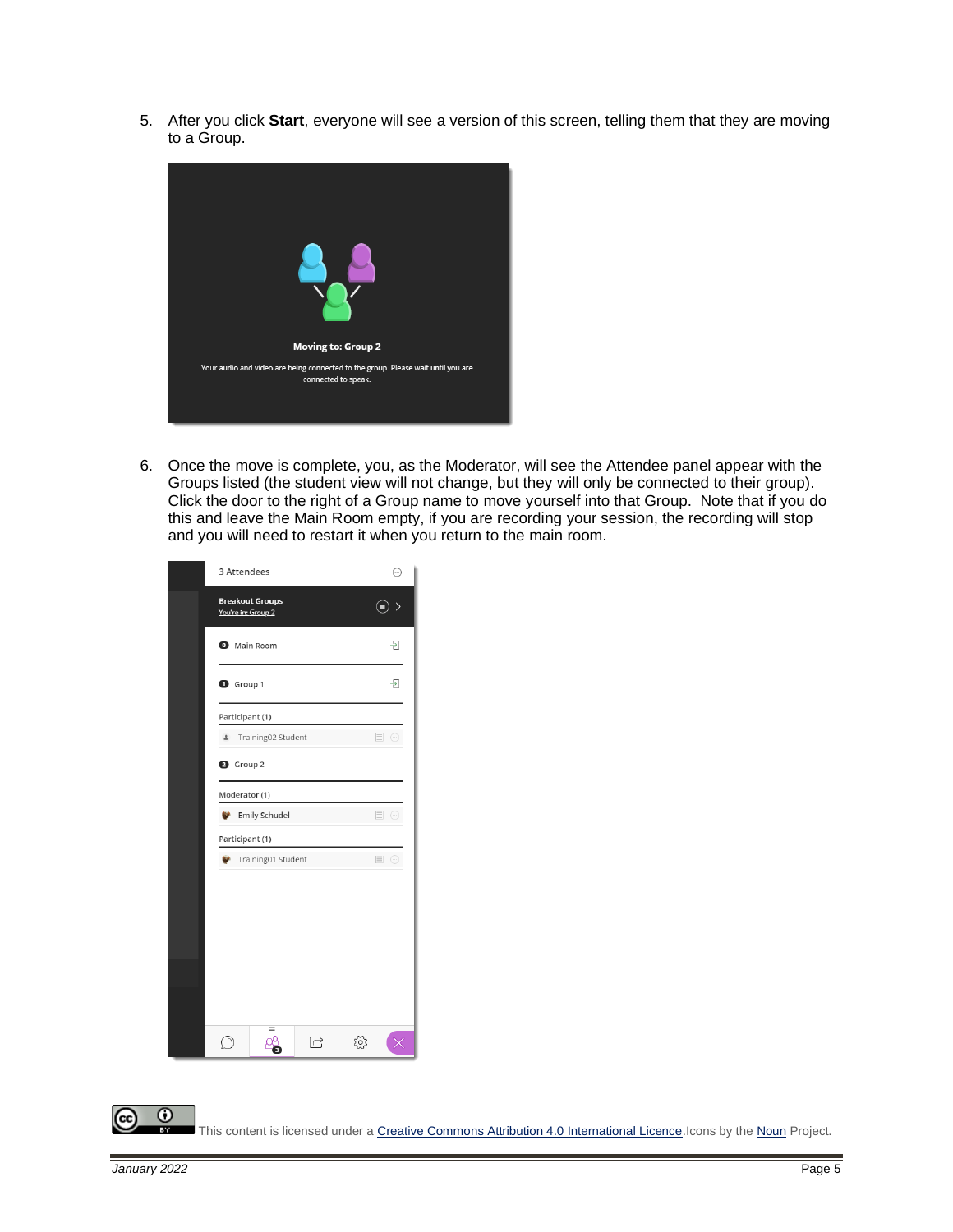When the group work is finished, you can return everyone to the main room by clicking the **End Breakout Groups** button at the top of the **Attendees** panel or beside the Breakout Groups in the Share Content panel. *Make sure to warn students first!* You can warn students by using the **Everyone** Chat, or by sharing a warning slide to the groups. Just be aware that if you share a slide to the groups, it will take over that Group's screen which could be a problem if they are using the Whiteboard and haven't saved it.

| 4 Attendees                                  |                    |                      | <b>End Breakout Groups</b> | ⊕                |
|----------------------------------------------|--------------------|----------------------|----------------------------|------------------|
| <b>Breakout Groups</b><br>You're in: Group 1 |                    |                      |                            | $\odot$ >        |
| <b>O</b> Main Room                           |                    |                      |                            | Đ                |
| <sup>3</sup> Group 1                         |                    |                      |                            |                  |
| Moderator (1)                                |                    |                      |                            |                  |
|                                              | Emily Schudel      |                      |                            | $\equiv$ $\odot$ |
| Participant (1)                              |                    |                      |                            |                  |
| $\hat{\mathbf{r}}$                           | Training03 Student |                      |                            | $\equiv$ $\odot$ |
| <b>2</b> Group 2                             |                    |                      |                            | 구                |
| Participants (2)                             |                    |                      |                            |                  |
|                                              | Training01 Student |                      | $\equiv$                   | $\odot$          |
| $\Delta$                                     | Training02 Student |                      | $\equiv$                   | $(\cdots)$       |
|                                              |                    |                      |                            |                  |
|                                              |                    |                      |                            |                  |
|                                              |                    |                      |                            |                  |
|                                              | =                  | $\overrightarrow{C}$ |                            |                  |

 $\odot$ This content is licensed under [a Creative Commons Attribution 4.0 International Licence.I](https://creativecommons.org/licenses/by/4.0/)cons by th[e Noun](https://creativecommons.org/website-icons/) Project. **BY**